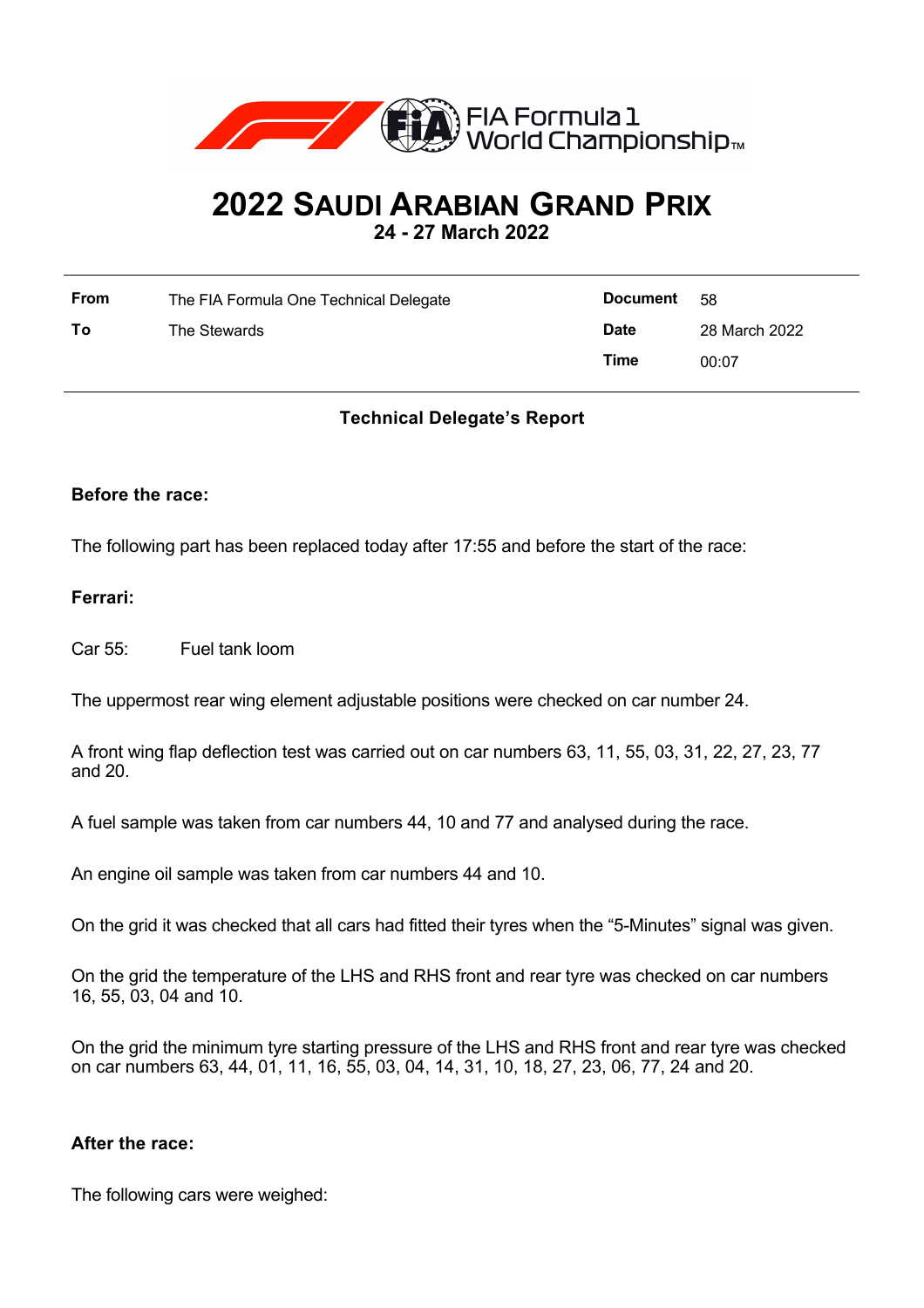| <b>Number</b> | Car                          | Driver                 |
|---------------|------------------------------|------------------------|
| 63            | Mercedes                     | George Russell         |
| 44            | Mercedes                     | Lewis Hamilton         |
| 01            | <b>Red Bull Racing RBPT</b>  | Max Verstappen         |
| 11            | <b>Red Bull Racing RBPT</b>  | Sergio Perez           |
| 16            | Ferrari                      | <b>Charles Leclerc</b> |
| 55            | Ferrari                      | Carlos Sainz           |
| 04            | <b>McLaren Mercedes</b>      | Lando Norris           |
| 31            | <b>Alpine Renault</b>        | Esteban Ocon           |
| 10            | AlphaTauri RBPT              | <b>Pierre Gasly</b>    |
| 18            | <b>Aston Martin Mercedes</b> | <b>Lance Stroll</b>    |
| 27            | Aston Martin Mercedes        | Nico Hülkenberg        |
| 24            | Alfa Romeo Racing Ferrari    | Zhou Guanyu            |
| 20            | Haas Ferrari                 | Kevin Magnussen        |

The steering wheel of all classified cars has been checked.

The following aerodynamic component or bodywork areas were checked on car numbers 44, 31, 10 and 20:

| $\sim$          | Floor Body                 | - TR Article 3.5.1   |
|-----------------|----------------------------|----------------------|
| $\sim$          | <b>Floor Fences</b>        | - TR Article $3.5.2$ |
| $\sim$ 10 $\pm$ | Floor Edge Wing            | - TR Article $3.5.3$ |
| $\sim$          | <b>Front Wing Profiles</b> | - TR Article 3.9.1   |

The engine high rev limit bands were checked on all cars.

The oil consumption was checked on car numbers 63, 44, 01, 11, 16, 55, 04, 31, 10 and 20.

The plenum temperature was checked on all classified cars.

The IVT temperatures were checked on all classified cars.

The ES state of charge on-track limits were checked on all classified cars.

The lap energy release and recovery limits were checked on all classified cars.

The maximum MGU-K speed was checked on all classified cars.

The maximum MGU-K torque was checked on all classified cars.

The maximum MGU-H speed was checked on all classified cars.

The session type has been confirmed for all classified cars.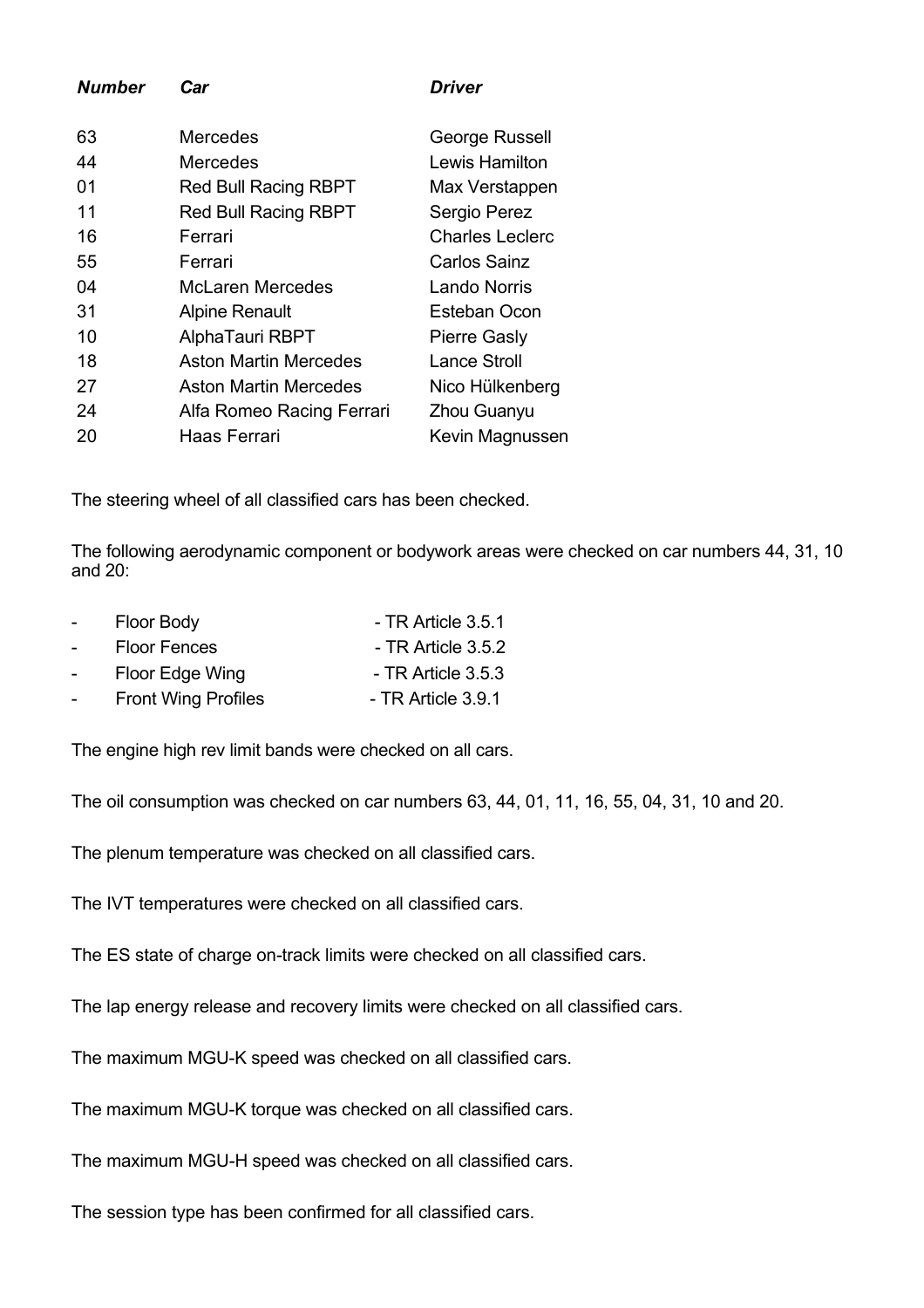Chassis FIA checksum was checked on all cars taking part in the race.

The torque coordinator demands were checked on car numbers 63, 44, 01, 11, 16, 55, 04, 31, 10 and 20.

The torque control was checked on car numbers 63, 44, 01, 11, 16, 55, 04, 31, 10 and 20.

The brake temperature warnings were checked on all classified cars.

The race start data of car numbers 63, 44, 01, 11, 16, 55, 03, 04, 14, 31, 10, 18, 05, 23, 06, 77, 24 and 20 have been checked.

Single clutch paddle use for the race start has been checked on car numbers 63, 44, 01, 11, 16, 55, 03, 04, 14, 31, 10, 18, 05, 23, 06, 77, 24 and 20.

It was checked that no classified car exceeded 80 km/h when leaving the formation grid prior to the start of the race.

It was verified on car numbers 63, 44, 01, 11, 16, 55, 03, 04, 14, 31, 10, 22, 18, 05, 23, 06, 77, 24 and 20 that the PCU dash display configuration was not changed during Parc Fermé.

The tyre starting pressures of all cars during the race were checked.

The tyres used by all drivers during the race today have been checked.

The fuel pressure of all classified carsduring the race was checked.

The logged pressure within the engine cooling system during the race was checked on all classified cars.

Fuel flow meter calibration checksums were checked on all classified cars.

The instantaneous fuel mass flow of all cars was checked.

The fuel temperature of car all cars was checked.

A fuel sample was taken from car number 11.

The fuel samples have been checked for density and analysed by gas chromatography.

The results of all the fuel analyses show that the fuels were the same as ones, which had been approved for use by the relevant competitors prior to the Event.

Further the density change of the fuel samples taken today was within the permitted limits.

An engine oil sample was taken from car number 16.